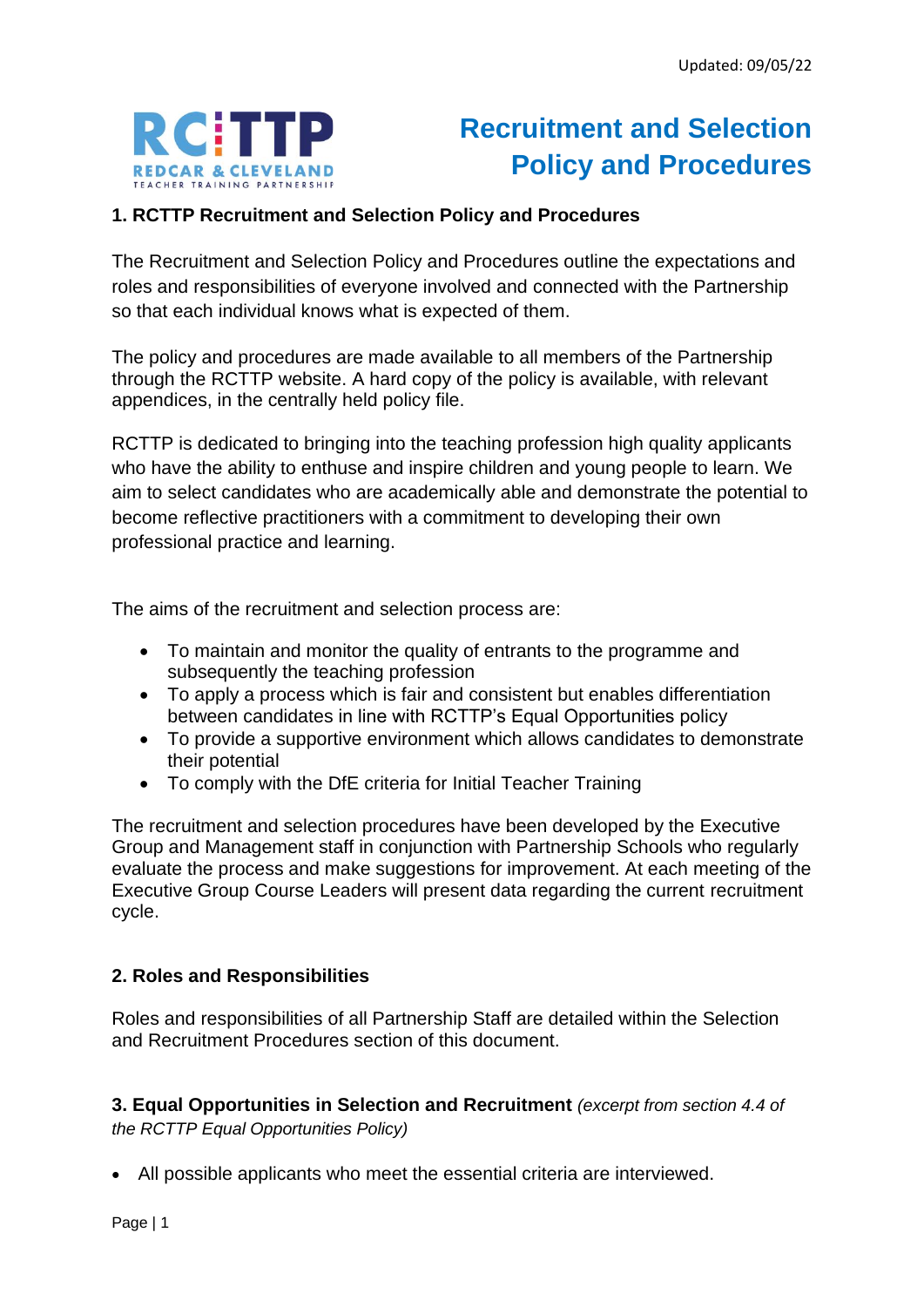- Opportunity will be provided for applicants to identify any special arrangements that they may require when invited for interview
- The recruitment and selection process is monitored and reviewed to ensure that discrimination is not taking place and to identify examples of good practice.
- Applicants complete an evaluation of the selection process within which is a question regarding equal and fair treatment.

#### **4. Complaints Procedure**

If anyone in the Partnership feels that this policy is not being followed then they should raise the matter with the Programme Manager who will facilitate the appropriate action under the RCTTP complaints procedure. In the first instance this will be raised informally in order to seek a solution. Action by the Programme Manager may include an investigation and report on the issue. Reports on any such complaints will be raised at the Executive Group.

#### **5. Quality Assurance of Recruitment and Selection Procedures**

Quality assurance of the RCTTP Recruitment and Selection procedures are detailed within the Quality Assurance Policy and Procedures document.

Linked policies:

- Quality Assurance Policy and Procedures
- Equal Opportunities Policy
- Safeguarding Policy
- RCTTP Roles and Responsibilities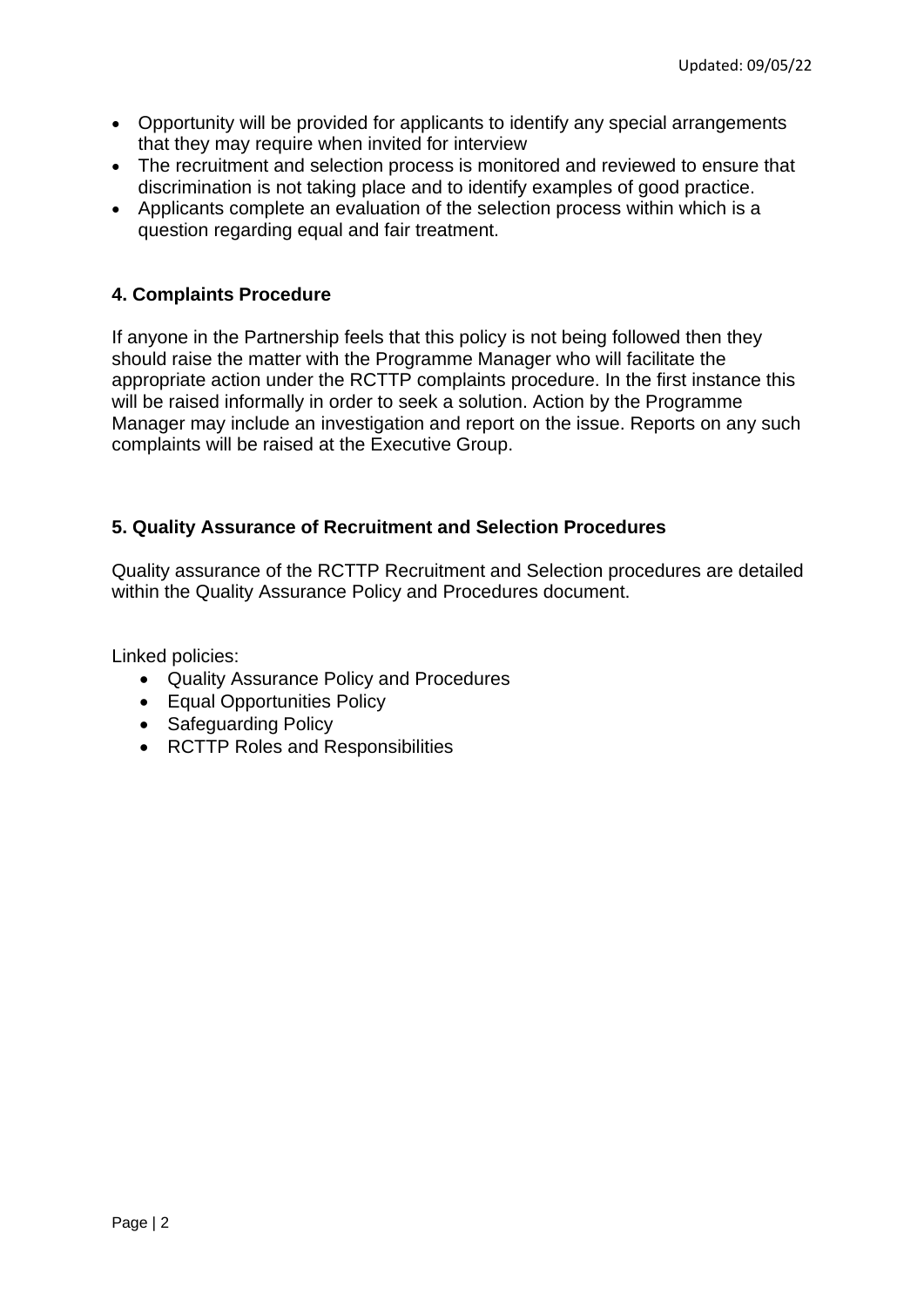

## **Recruitment and Selection Procedures**

#### **Pre- application**

Recruitment and selection is a continual process. We deal with enquiries for much of the year and consider the individual advice and feedback we give applicants to be an essential part of our service. This includes directing potential candidates to local schools who wish to 'test' their appetite for teaching. Feedback from this service has been overwhelmingly positive.

#### **From Receipt of Application**

From receipt of applications, the recruitment and selection process is divided into 4 stages.



| <b>Stage</b>                                         | <b>Description</b>                                                                                                                                                                                                                                                                                                     | <b>Roles and responsibilities</b>                                              |
|------------------------------------------------------|------------------------------------------------------------------------------------------------------------------------------------------------------------------------------------------------------------------------------------------------------------------------------------------------------------------------|--------------------------------------------------------------------------------|
| Stage 1<br><b>Initial review</b><br>from application | <b>Qualification check:</b><br>GCSE Maths and English at C/4 or<br>$\bullet$<br>above (Science if primary)<br>Honours degree at 2:2 or above<br>$\bullet$<br>(secondary related to subject wish to<br>train in)<br>NB 3 <sup>rd</sup> class degrees may be accepted and<br>will be considered on a case by case basis. | <b>Primary Course Leader</b><br>Programme Manager /<br>Secondary Course Leader |
| Stage 2<br><b>Second</b>                             | Shortlisting based on the quality of the<br>application with reference to:                                                                                                                                                                                                                                             | <b>Primary Course Leader</b><br>Programme                                      |
| review from                                          | Personal statement including:                                                                                                                                                                                                                                                                                          | <b>Manager/Secondary Course</b>                                                |
| application                                          | Demonstration of interest,<br>enthusiasm and passion for                                                                                                                                                                                                                                                               | Leader                                                                         |
|                                                      | education, teaching and learning.<br>Correct and fluent use of English<br>$\bullet$<br>including accurate use of punctuation<br>and grammar<br>Other relevant experience (this may include<br>school experience) Lack of school<br>experience would not be a reason for<br>rejecting an otherwise suitable applicant.  | In the case of any rejection a<br>second person will review                    |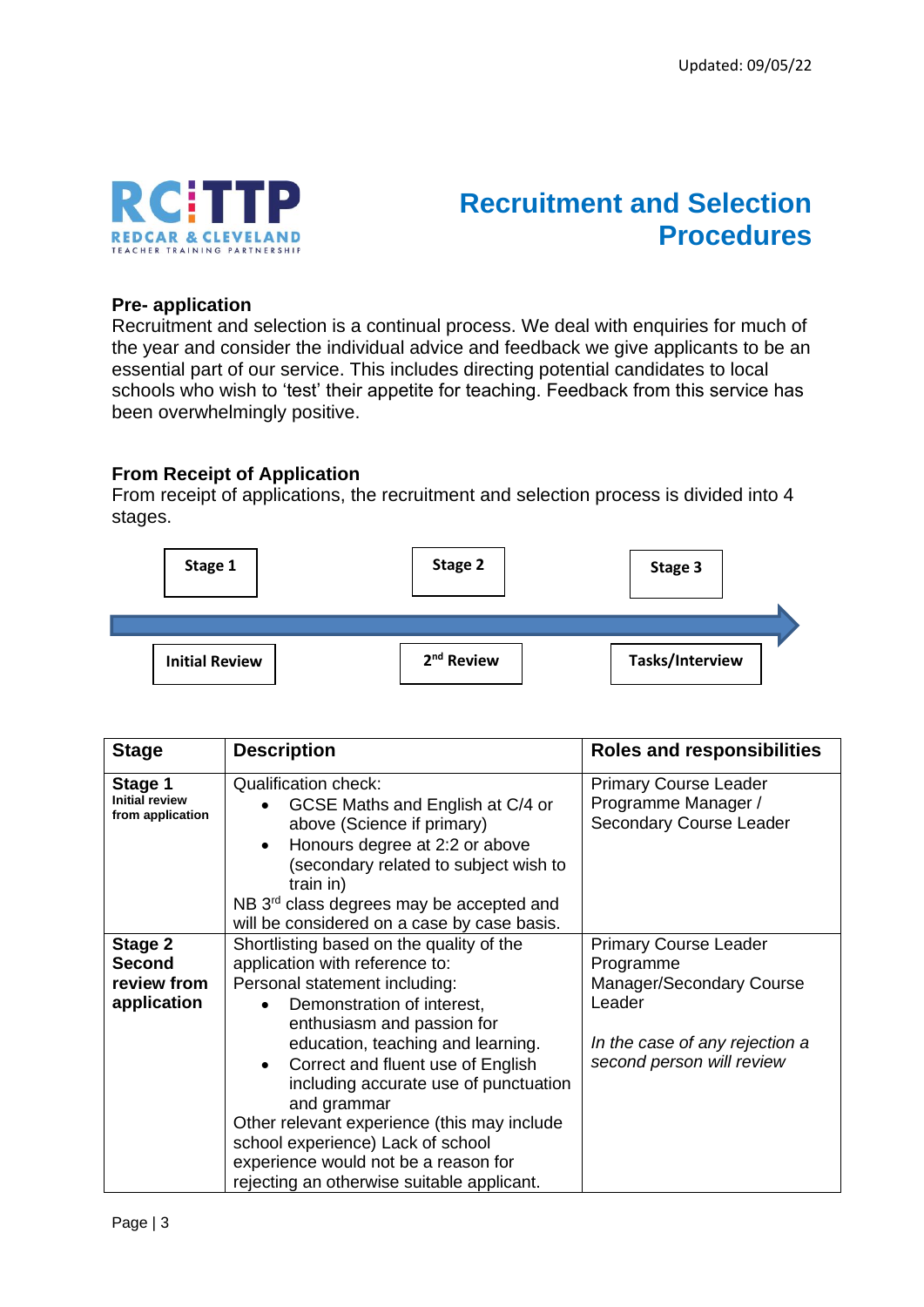|                             | Where an applicant indicates that they have<br>previously been registered with a teacher<br>training programme, RCTTP will check that<br>the applicant has not previously been<br>removed because they behaved in a way<br>that indicated they may not be suitable to<br>work with children, or if the previous provider<br>would have removed the trainee had they<br>not left.<br>References will be checked (at least one<br>reference should be from a professional<br>email address, where this is not the case<br>candidates successful at interview will be<br>asked to provide an alternative professional<br>email for their referee or provide an |                                                                                                                                                                                                                                      |
|-----------------------------|-------------------------------------------------------------------------------------------------------------------------------------------------------------------------------------------------------------------------------------------------------------------------------------------------------------------------------------------------------------------------------------------------------------------------------------------------------------------------------------------------------------------------------------------------------------------------------------------------------------------------------------------------------------|--------------------------------------------------------------------------------------------------------------------------------------------------------------------------------------------------------------------------------------|
|                             | additional professional reference)<br>Employment History will be checked<br>(candidates successful at interview will be<br>asked to complete a form leaving no gaps in<br>employment/study/unemployment)                                                                                                                                                                                                                                                                                                                                                                                                                                                    |                                                                                                                                                                                                                                      |
| Stage 3<br><b>Interview</b> | Candidates invited to an interview at a<br>partnership school to complete a series of<br>tasks designed to assess communication<br>skills, personal qualities, group interaction<br>and knowledge of educational practice.<br>Candidates are asked to send copies of their<br>ID and qualifications prior to interview to be<br>checked. ID is confirmed at interview.<br>Opportunities will be taken to identify any<br>special arrangements required for<br>candidates who have declared a disability as<br>part of their application.                                                                                                                    | <b>Primary Course Leader</b><br>Programme<br>Manager/Secondary Course<br>Leader<br>Head teacher/Mentor/Subject<br>Specialist/Expert Colleague<br>Administrator                                                                       |
|                             | <b>Presentation Task (15min</b><br>preparation/10min delivery)<br>Effective interpersonal skills<br>Ability to engage and enthuse<br><b>Communication skills</b><br>use of spoken English<br>٠<br>ability to articulate ideas<br>٠<br><b>Primary Only</b><br><b>Pupil Voice Panel (10mins)</b>                                                                                                                                                                                                                                                                                                                                                              | Panel made up of:<br>Programme<br>Manager/Secondary Course<br>Leader working with<br>Mentors/subject specialists<br>from Partnership School in<br>which candidate may be placed<br>(determined by school<br>expressions of interest) |
|                             | Personal interview including 'teaching'<br>task                                                                                                                                                                                                                                                                                                                                                                                                                                                                                                                                                                                                             | <b>Primary Course Leader working</b><br>with mentors and Head<br>Teachers from partnership<br>schools                                                                                                                                |